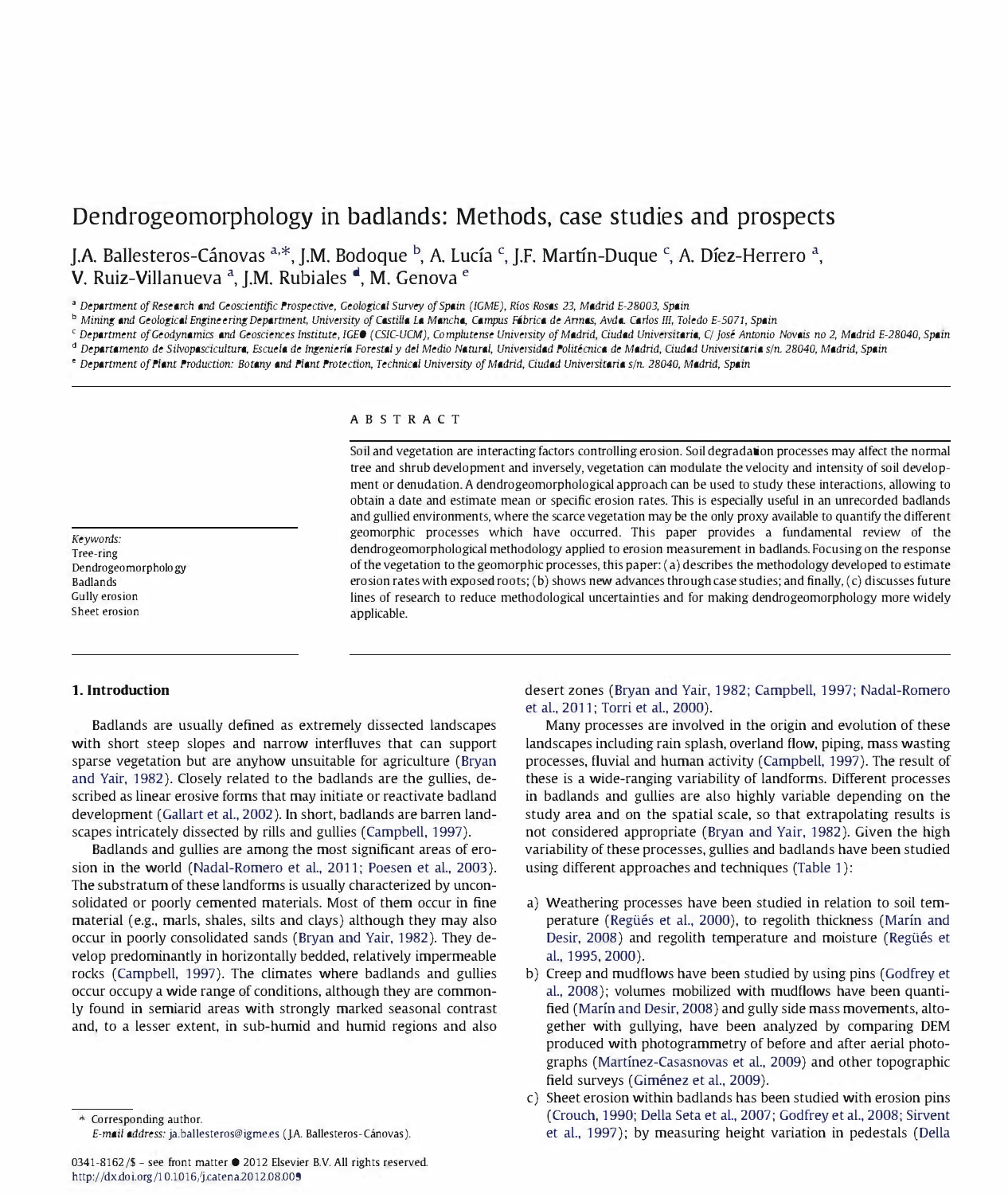Table 1

Summary of the main advantages and disadvantages of different direct gully erosion measurement methods, compared with those offered by dendrogeomorphology of exposed roots,

| Method of direct measurement<br>of erosion in badlands                                                    | Advantages                                                                                                                                                                                            | Disadvantages                                                                                                                                                                                                |
|-----------------------------------------------------------------------------------------------------------|-------------------------------------------------------------------------------------------------------------------------------------------------------------------------------------------------------|--------------------------------------------------------------------------------------------------------------------------------------------------------------------------------------------------------------|
| Topographic microprofilers                                                                                | Acceptable accuracy in estimation of soil lowering.                                                                                                                                                   | High temporal resolution requires considerable time and effort.<br>Only valid for monitored sections.                                                                                                        |
| Erosion pins or bars                                                                                      | Acceptable accuracy in estimation of soil lowering.<br>Adequate spatial cover possible.                                                                                                               | High temporal resolution requires considerable time and effort.<br>Pins and bars themselves interfere in the erosive process<br>producing uncertainty in measurements.                                       |
| Instrumented catchments                                                                                   | Very good temporal resolution, sometimes even<br>continuous measurements available.                                                                                                                   | No adequate control of spatial distribution of processes because<br>rates are only controlled at the outlet point, giving average<br>spatial rates.                                                          |
| Experimental plots                                                                                        | High temporal resolution, sometimes even<br>continuous measurements available.<br>Closed plots allow good comparisons of different<br>land uses or hydrological response units.                       | Only representative of conditions of the monitored plot, difficult<br>spatial extrapolation.<br>High temporal resolution requires time and effort.<br>If plots are closed, life span of the plot is limited. |
| Microtopographic<br>multitemporal methods<br>(photogrammetry, LIDAR,<br>INSAR, Terrestrial Laser Scanner) | Uniform spatial cover of the process in whole monitored area.<br>Acceptable accuracy in the estimation of soil lowering.                                                                              | High temporal resolution requires great time and cost.<br>Allow estimation only of average rates, not those corresponding<br>to singular events.                                                             |
| Radioisotopic methods $(^{137}Cs)$                                                                        | Uniform spatial cover.<br>Acceptable accuracy in estimation of soil lowering.                                                                                                                         | Measurement problems during specific moments in the process.<br>Expensive method requiring lab work and complex devices.                                                                                     |
| Dendrogeomorphology                                                                                       | High accuracy in estimation of soil lowering or deposit.<br>Estimation of average rates and also from singular events.<br>Can provide medium term erosion rates since the<br>year roots were exposed. | Year or seasonal temporal accuracy (early or late wood) or<br>non-homogeneous spatial distribution of sampling points.                                                                                       |

Seta et aL, 2007), and with runoff and sediment collectors in closed microplots used for both natural rain and simulated rainfall experiments (Mathys et al, 2005),

- d) Rills in gullies and badlands have been documented as more permanent than those developed in labs or in other environments such as agricultural land; rill erosion has been measured by characterizing drainage patterns and rill morphology (Kasanin-Grubin and Bryan, 2004) or by collecting runoff and sediment directly from the rill catchment with devices such as Geib-type divides (Sirvent et aL, 1997) or pit totalizer samplers (Godfrey et aL, 2008).
- e) Sediment yield at catchment scale has been studied monitoring different parameters such as water discharge, suspended sediment concentration, dissolved soil concentration and bedload rates, These monitored catchments are usually small (from 0.1 ha to 100 ha) (Chocrom et al., 2007; Latrón and Gallart, 1995; Nadal-Romero et al, 2008a,b; Regiies et aL, 2000; Soler et aL, 2oo8).

In this sense, the application of dendrochronology to geomorphology has allowed the dating and study of processes from a different perspective, Dendrogeomorphology (Alestalo, 1971) offers a great versatility as a method to characterize erosive processes in badlands, either to be used to study ungauged watersheds, to calibrate empirical methods, or as a tool to complement other methods of direct estimation, So, dendrogeomorphology enables to obtain erosion rates over large areas, provided that there are exposed roots of tree species with good dendrogeomorphological aptitude (Grissino-Mayer, 1993) and they are located in homogenous units in terms of their response to erosion (Bodoque et aL, 2011), Other methods of direct estimation (e.g., erosion plots) allow to obtain more accurate data regarding soil erosion at event scale, However, it is not feasible from an economic standpoint and human resources availability to install such devices in all basins that make up a badland site, Although erosion rates obtained from dendrogeomorphology define average values in units of mm  $yr^{-1}$ , however, this method can provide information regarding the characteristics of the erosive process, Specifically, the seasonal period in which exposure occurs can be determined, As a consequence, it may be established if erosion soil existing in a given site is a result of the occurrence of few precipitation events, instead of being a representative mean value of the whole year. In the early studies, conducted by La Marche (1963, 1968) and Eardley and Viavant (1967), the methodology for estimating soil denudation using exposed roots was developed, These were followed by the work by Carrara and Carroll (1979), Hupp and Carey (1990) and Danzer (1996) and the methodology was extended to studying: sheet erosion in different environments (Malik, 2008; McAuliffe et al, 2006; Perez-Rodriguez et aL, 2007); human impact on mountain hiking trails (Bodoque et al., 2005; Pelfini, 1999); erosion on lake shores (Fantucci, 2006); or along river banks (Begin et al., 1991; Hitz et aL, 2008; Malik and Matyja, 2008; Stoffel et aL, 2012); debris flow tracks (Gärtner, 2003, Gärtner et al., 2001); and even to determine fluctuations in caribou herds in Canada (Boudreau et al., 2003), Furthermore, the analysis of adventitious roots has been also used for dating sedimentation events resulting from different geomorphic processes, such as debris flow (Friedman et aL, 2005; Kent et al., 2001; Strunk, 1997) as well as for drift-sand dynamics in dunes (den Ouden et al., 2007).

This paper aims to show the usefulness of tree ring records for studying gully erosion in badlands environment It provides a methodological understanding, shows the research opportunities and discusses future research topics aimed at reducing the uncertainties deriving from the method,

#### 2. Vegetation and erosion: responses and interactions

There is broad consensus that vegetation plays an important role in the erosive process (Gallart et al., 2002; Osterkamp et al., 2011). Vegetation increased roots shear stress, which favors greater soil consistency (Nilaweera and Nutalaya, 1999) and allows more organic matter to be retained, encouraging soil particle cohesion by releasing glue-like root exudates (Degens et aL, 1994) which improve aggregated soil stability (Burri et aL, 2009; Gros et aL, 2004), In addition, forest cover intercepts rainfall and reduces raindrop impact energy, therefore decreasing the rain splash effect (Park et al., 1983), The result is that soils are better protected against rainfall impact and the infiltration capacity is increased, reducing the surface runoff magnitude and the erosion capacity (De Baets and Poesen, 2010), In fact, vegetation and land use cover is considered as a main parameter in the most important physical erosion models (Wang et aL, 2004) and its variation over time has been taken into account in erosion dynamics studies (McAuliffe et al., 2006).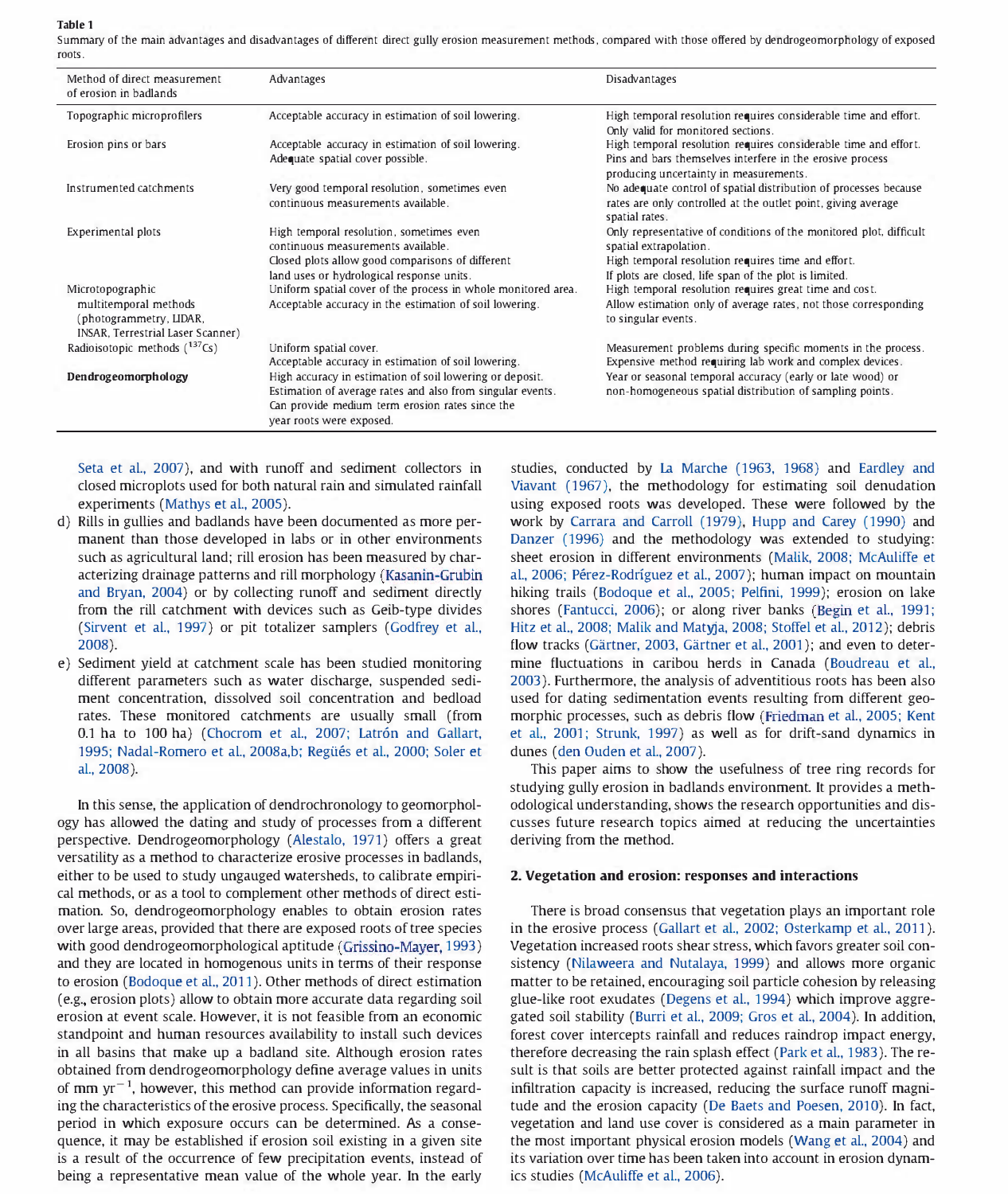However, the interaction between vegetation and the erosive process is bidirectional, and it has been shown to control the biodiversity and development of vegetation (Gallart et al., 1993; Osterkamp et al., 2011; Rey et al., 2005). From a global perspective, the erosive process directly affects seed germination, and consequently the positioning of plants due to removal of the organic soil horizon (Butler et al., 1986; Guardia et al., 2000). The erosive process in badlands areas is considered to be regressive, which means a gradual disappearance of original species and a decrease in biodiversity (Guerrero-Campo, 1998). In turn, a decrease in vegetation cover causes a reduction in soil formation and promotes further erosion (Thornes, 1985).

From a general viewpoint, the rapid loss of species and low substitution rates are thought to involve a high degree of homogeneity among plant communities, only differentiated by the presence or absence of the most sensitive species to erosion (Guerrero-Campo,

1998). However, species and coverage distribution patterns have also been used to demonstrate that other factors (e.g., climatic conditions) are also crucial for the occurrence of badlands (Regüés et al., 2000).

From a local perspective, erosion also affects the development of individual trees and shrubs (Chartier et al., 2009; La Marche, 1963). The different effects that can be recognized on trees within gullied areas, include: i) root exposure by denudation; ii) root displacement by sudden erosion events; and iii) partially buried trees, which can be used to determine the process magnitude. This offers an opportunity to study this process through tree-ring records. Following the dendrogeomorphic concept of 'process-event-response' established by Shroder (1980), a geomorphic process like soil erosion may interfere with vegetation generating an external disturbance on trees. This damage is linked to a determinate event and provokes a response



Fig. 1. Dendrogeomorphological evidence can be found in each different zones of an idealized partially vegetated gully.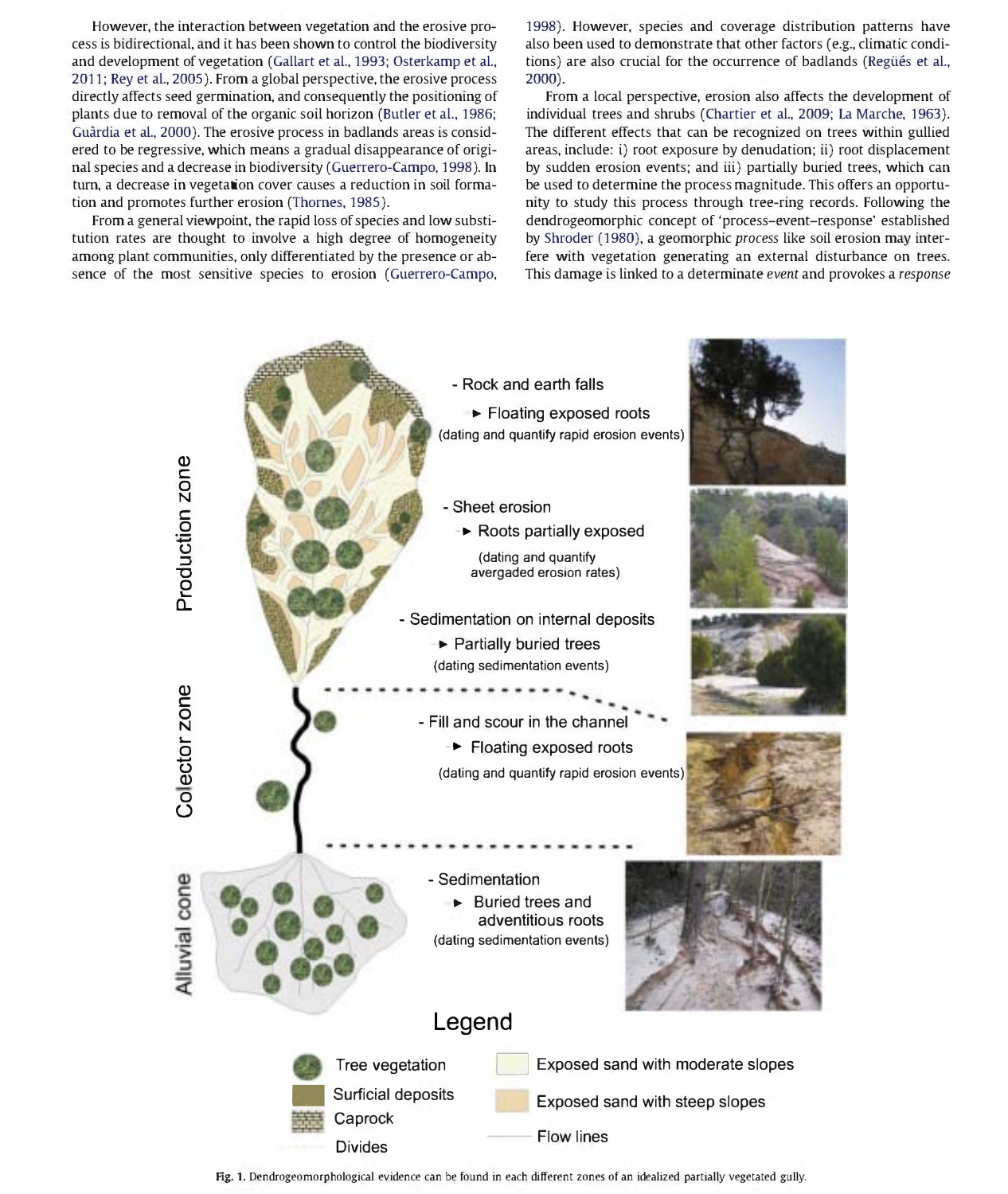in the tree growth development, which offers a real possibility of studying the erosion in badlands through tree-rings and vegetation dynamics analysis (Chiarucci et al., 1995).

In an idealized, partially vegetated, gullied catchment, root exposure can be found in those areas within the catchment where sheet erosion is predominant, generally in the production zone (Fig. 1). In these cases, the eroded soil can be measured from the highest point of the root cross-section to the current soil level. Assuming the rates are continuous, they can be determined using the root exposure time. Determining the first year of exposure is therefore essential to estimate average erosion rates over a specific time period. Eccentric ring growth is one of the most common visible growth changes after root exposure (Fig. 2A); although sometimes abrasion scars of cambium tissues can also be detected, easily dated by locating the callus tissues in the tree-ring record (Ballesteros et al., 2010a,b; Schneuwly et al., 2009). However, anatomical analysis has shown to be essential, precisely because of the difficulty in differentiating the growth rings in roots (Fayle, 1968; Gartner et al., 2001). The main anatomical changes observed in conifer trees are related to the increasing growth ring thickness due to a greater number of cells in earlywood (EW) (Fig. 2B). A reduction has also been observed in the lumen area of EW tracheids and an increased cell wall thickness of latewood (LW) tracheids (Bodoque et al., 2005; Carrara and Carroll, 1979). These changes have been linked to the response of coniferous trees to environmental stress due to changes in the atmosphere and light conditions of the roots, with consequences at a physiological level (Antonova and Stasova, 1993, 1997). However, as root denudation does not occur immediately, the anatomical structure undergoes a gradual change, described by Rubiales et al. (2008) and more recently quantified by Corona et al. (2011).

Root displacement (Fig. 1) can be found associated with landslides in basin headwaters, in areas of abrupt slope change, and in the transfer channel. This exposure is generally provoked abruptly due to a local ground fault by specific erosion events. The erosion value determined with this type of root sample corresponds to a specific event and may provide information about the event magnitude (Vandekerckhove et al., 2001). In this case, the growth response may be generalized to tree-rings in the stem, especially when roots are floating completely or there are visible dead end hanging roots. This is because the water storage capacity may be reduced as well as the nutrient supply and this may also affect the growth hormone generation center with a direct effect on tree growth (Aloni et al., 2006). At an anatomical level, the changes in softwood are similar to root exposure by denudation, but they are more intense. Root exposure by rapid events in deciduous species has been also studied (Hitz et al., 2008). In European ash, the major anatomical change was related to a reduction in EW vessels and fibre cells.

Fig. 2. View of a polished section of a root exposed without scars (A) and with scar (B). In both cases. it is possible to see the pattern of eccentric growth rings in response to erosion processes.

Finally, the material transported by the channel is deposited downstream in the alluvial cone. In this area, partially buried trees may be found, although this type of evidence can also be observed in smaller local depositional areas within the production zone (Fig. 1). The tree growth response is generally characterized by a decrease in ring width, because trees may have greater difficulty in supplying water and nutrients (Malik and Owczarek, 2009). Sometimes, however, when deposition material is rich in nutrients, trees may respond with greater growth (Strunk, 1997). In these trees, meristematic cells located in the cambium tissue of the buried section of the trunk can differentiate and produce adventitious roots in the year after burial (Strunk, 1997). This type of evidence has been used for studying sediment in different geomorphic processes (Bollschweiler, 2007; Strunk, 1997) and also in aeolian environmental studies (den Ouden et al., 2007).

#### 3. Dendrogeomorphological methods for soil erosion assessment

The application of dendrogeomorphological methods to study erosive processes requires a multidisciplinary approach, including ecological, geomorphologic and topographic techniques, which may in turn be linked with traditional erosion measurement procedures as well as with hydrological and hydraulic step procedures. Fig. 3 shows the different work required to estimate erosion rate.

#### 3.1. Sampling strategy

Before starting the tree root analysis and sampling procedure, the processes involved and differing badland behavior need to be determined using classical geomorphologic methods. These include field observations and a detailed geomorphic mapping of the area usually accomplished in dendrogeomorphological studies (e.g., Gärtner, 2007; Stoffel et al., 2010). The production zone, the collector or transfer zone and the deposition zone with species suitable for tree-ring analysis (in which the annual formation of growth rings has been demonstrated) must be identified (Grissino-Mayer, 1993). This is because the treering records of roots in each zone can provide information about the process on different time scales. The land features may also be very different in the three zones (i.e., geological substratum, texture and structure of soils, slopes). Slopes are generally higher in the drainage area and much lower in the deposition zone. The most approporiate procedure is to define and map Hydrologic Response Units (HRU) within the studied area, including homogeneous geological substratum, soil, surface deposits, canopy cover and vegetative residue surface cover, and establishing a range of slope gradients (Bodoque et al., 2011). The interrelationships between bedrock, topography, soil and vegetation reflect a common hydrological and erosive response within each HRU (Lucía et al., in press). This can be done with aerial photos and field surveys with topographic devices (GPS, Total Station), taking soil samples to ensure a homogeneous hydrological response in terms of textural characteristics, organic matter content, permeability and cohesiveness (Bodoque et al., 2011). To interpret the erosion rate data obtained, a time-based analysis from historic aerial photos or from historic data is also useful (Vicente et al., 2009).

Other considerations should then be taken into account before sampling the observed exposure roots. To avoid any misrepresentation in the targeted reconstruction, root samples from trees should be taken at a minimum distance from the stem base. This is because the stem base migrates upwards due to ongoing growth (Gärtner, 2007; La Marche, 1968) and roots close to the stem base may show an anomalous growth pattern due to mechanical stresses exerted by the stem (Gartner, 2007). Although the area of influence of structural roots can be approached from the diameter measured at breast height (DBH, Koizumi et al., 2007), normally authors use a simplified value ranging from 0.5 to 1.5 m (Bodoque et al., 2011; Corona et al., 2011; Gartner, 2007). Another sampling limitation derives from the local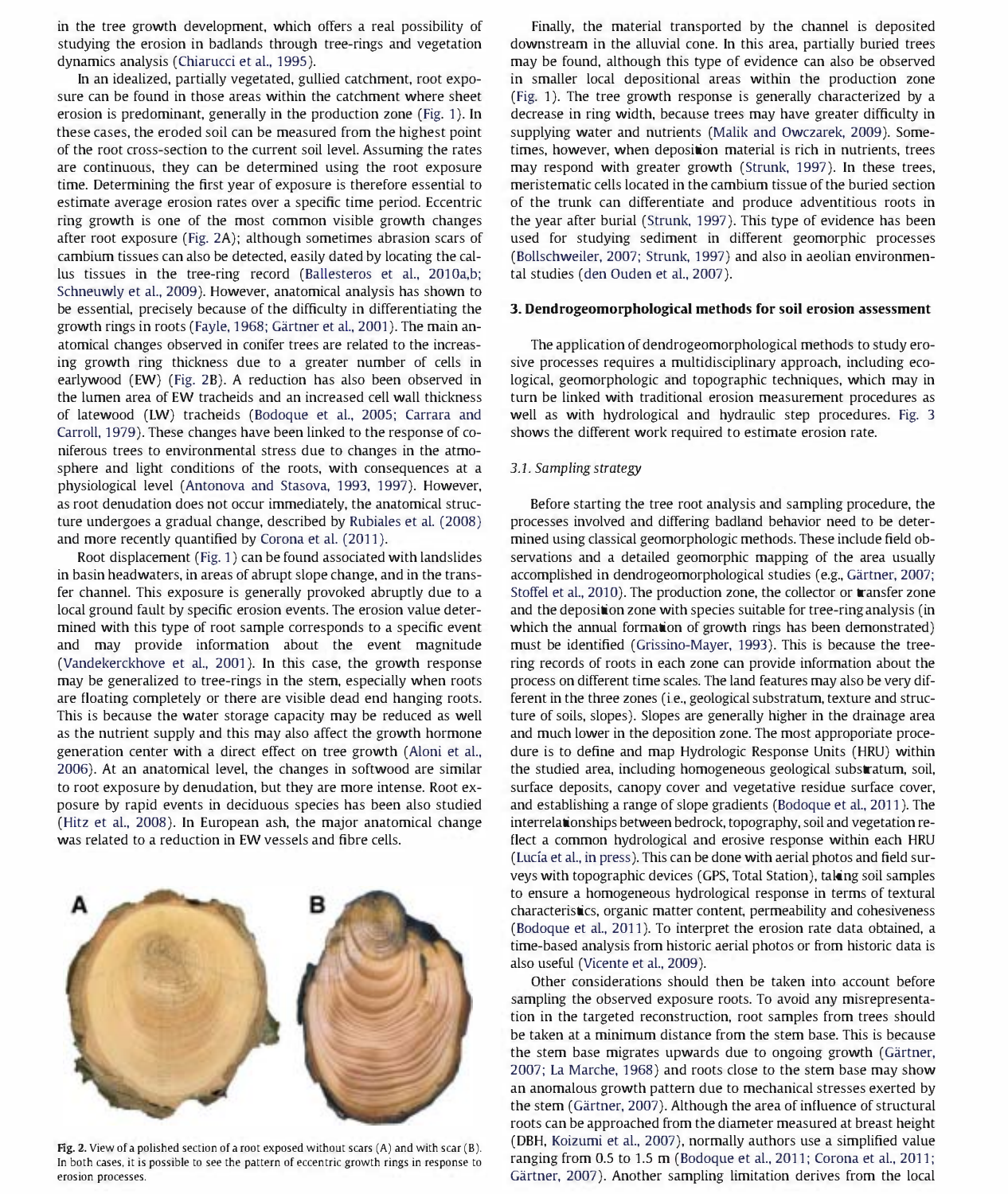

Fig. 3. Flow diagram of the tasks necessary to carry out tree-ring studies of gully erosion.

aspect of exposure roots. Sampled roots must be orientated along the direction of the maximum hillside slope. This is because in other cases, the root tends to act as a small dam, retaining sediments on one side and remaining bare on the other, and therefore distorting the soil erosion measurements (Bodoque et al., 2005).

The position of the exposed roots with respect to the present soil surface must be documented in detail. For sheet erosion rate estimation, a depth gauge is normally used to measure the distance between the upper part of the root and the current soil surface, although newer accurate devices could be also used (i.e., Terrestrial Laser Scanner, TLS). However, to estimate erosion by root displacement from a specific event the mobilized volume must be determined. To do this, the orthogonal position and depth measurement have to be obtained to estimate the amount of eroded soil (Vandekerckhove et al., 2001). Other basic information is always provided, such as the accurate geographical location; altitude; aspect, both for the hillside and for the specific root location; hillside slope and slope of the specific root location. Most of these parameters are included in the HRU mentioned above. Generally, sections of the exposed roots are cut with a handsaw (Fig. 4), but cores could also be extracted from the thicker exposed root area (see method in Gärtner, 2007).

#### 3.2. Laboratory procedure

After the field survey, samples must be left to dry in the open air as required (1-2 months). Then, two disks with an approximate thickness of 1.5 cm are obtained from the initial section and sanded and polished with sandpaper (up to 400 grit) to facilitate recognition of the tree-rings (Gärtner et al., 2001).

One of the sections is used for dendrochronological dating and macroscopic assessment of the yearly growth pattern. To do this, several radii should be marked along the direction that shows the highest variability in width measurements of the growth rings. Growth rings should be accurately measured, usually with a measuring device coupled to a stereomicroscope. The date of each tree-ring can be determined by visual and statistical cross-dating techniques (Fritts, 1976; Schweingruber, 1996). Visual analysis of overlapping graphs can be used to determine the presence of discontinuous, multiple rings and dating of the series. However, there are specific software available for crossdating, as TSAPWin (Rinntech, 2008), COFECHA (Holmes, 1983), or CDendro (Larsson, 2003). An extensive collection of software and methods can be found at Grissino-Mayer (2011; http://web,utk.edu/-grissino/J,



Fig. 4. Sampling exposed root by sheet erosion oriented according to the slope direction with a hand saw.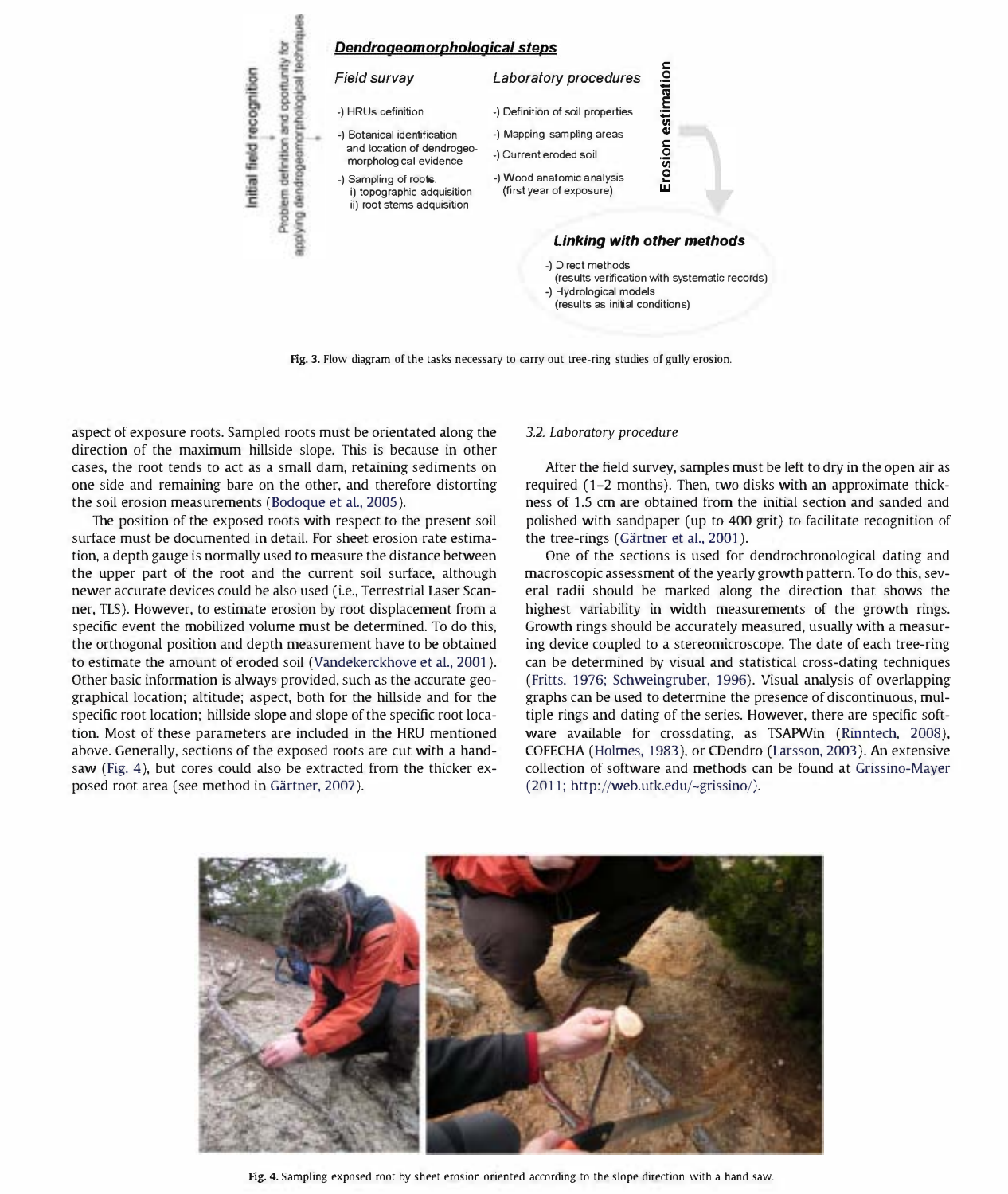The other section is used for determining the first year of response to soil erosion by anatomical criteria. To do this, samples should be re-sized and softened by soaking them in different mixtures of water and alcohol to facilitate the sectioning procedure when there is abundant resin in the xylem of the samples. Sections of approximately 1 cm wide and 20  $\mu$ m thick should be obtained along the radial plane with a sliding microtome. After that, staining with safranin should be carried out as described by Schweingruber (1993). Finally, sections have to be embedded in a hardening epoxy (e.g., Eukitt or canada balsam) and dried. After this procedure, the samples have to be observed under optical microscopy and photographed with a digital imaging system to analyze the microscopic images.  $50\times$  magnification is normally used for this, with specific software such as WinCell PRO which allows automatic measurement of different anatomical parameters with  $1 \mu m$  precision. The anatomical parameters generally analyzed as good indicators of the occurrence of first year exposure according to the literature in conifers (Rubiales et al., 2008), are: a) increase of ring width; b) increased percentage of latewood; c) significant decrease of cell lumen area of early tracheids (Fig. 5). All these parameters can be compared using different statistical tests (Ballesteros et al., 2010a,b). Although no common pattern of response to exposure has been detected in hardwoods, the anatomy of some species (i.e., Fraxinus) shows changes in vessel and fibre dimensions (Hitz et al., 2008) after exposure.

#### 3.3. Erosion rate estimation

With the date of the first year of root exposure (based on analysis of root-ring growth and anatomical changes) and the measurement of the eroded soil layer, erosion rates can be reconstructed. All empirical equations used for erosion rate estimation are related to the difference in amount of eroded soil divided by the time defined by the root exposure (Bodoque et al., 2005, 2011; Corona et al., 2011; Gartner, 2007; Lopez- Saez et al., 2011; Vandekerckhove et al., 2001).

The simplified erosion rate equation is:

$$
ER = \frac{\Delta E_{S}}{\Delta Y_{ER}},
$$

where  $\Delta E_s$  is the difference in the amount of eroded soil and  $\Delta Y_{ER}$  is the number of years the root has been exposed. When estimating the erosion of a specific event by root displacement,  $\Delta E_s$  corresponds to the volume difference estimated in situ (ER expressed as  $m^3$  yr<sup>-1</sup>), whereas in the case of sheet erosion,  $\Delta E_s$  corresponds to the eroded soil depth (ER given in mm  $yr^{-1}$ ). However, for sheet erosion, the following effects also have to be taken into account: i) the relative root uplift caused by the consecutive secondary root growth after exposure, especially in consolidated soils (Gärtner, 2007); and ii) the anatomical response to erosion when there is still a thin layer of soil, quantified as 30 mm for limestone soils (Corona et al., 2011). Fig. 6 shows possible cases for estimating  $\Delta E_s$  in exposed roots by sheet erosion. In a simple form, the depth of eroded soil that can be quantified with anatomical criteria ( $\Delta E_s$ ) is positively related to: i) the difference between the soil level and the upper point of the root  $(\Delta E_{\text{sol}})$  when they are sampled  $(t= 0)$ ; ii) soil depth at which the root responds anatomically ( $\varepsilon$ ,  $t = -2$ ). Additionally,  $\Delta E_s$  is negatively related to the secondary growth of the root from the first year of exposure until roots are sampled (from  $t = -2$  to  $t = 0$ ;  $\Delta G_{\text{root}}$ , including the thickness of bark). This equation can be simplified according to:

$$
\Delta E_{\rm s} = \Delta E_{\rm soil} + \varepsilon - \Delta G_{\rm root},
$$

further details about this equations can be found in Gärtner (2007) and Corona et al. (2011).

### 4. Dendrogeomorphology for soil erosion assessment in badlands: history and new advances

Despite its potential usefulness, this technique has hardly been applied to gullies and badlands studies. The first study on gullies was conducted by Vandekerckhove et al. (2001) and describes in detail the different cases of exposed roots which can be found in a gully to determine eroded volumes. As a case study, these authors presented successful erosion rate estimates in a non-recorded gullied area in SE Spain using different Mediterranean species. The main limitations described by these authors include simple assumptions about the erosive process and root growth due to the difficulty of estimating the eroded volume accurately and the problems of cross-dating some species to assign a correct age to each tree-ring. However, despite these problems, their results allowed them to report estimations of the head wall gully retreat rate and the average minimum sidewall erosion rate per unit measuring an average of 6  $\text{m}^3$  yr<sup>-1</sup>, finding that they are not significantly different from field measurements in the same areas  $4 \text{ m}^3 \text{ yr}^{-1}$ , (Vandekerckhove et al., 2001; average basin area  $8.5 \times 10^4$  m<sup>2</sup>). However, they noticed that medium term measurements (dendrogeormorphology and aerial photos) tend to measure higher rates than short term methods, because it measured the average of both small and extreme events. They also found a high correlation between gully retreat rate and drainage-basin area which indicated the important contribution to the erosive process of the drainage basin. Both conclusions were important to understand the link between catchment characteristics and the magnitude of



Fig. 5.A) Example ofa microscopic image of a root exposed by sheet erosion. B) Quantification of anatomical change associated with the sheet erosion in the parameters: ring width and latewood amount; as well as in the lumen of earJywood cells (C).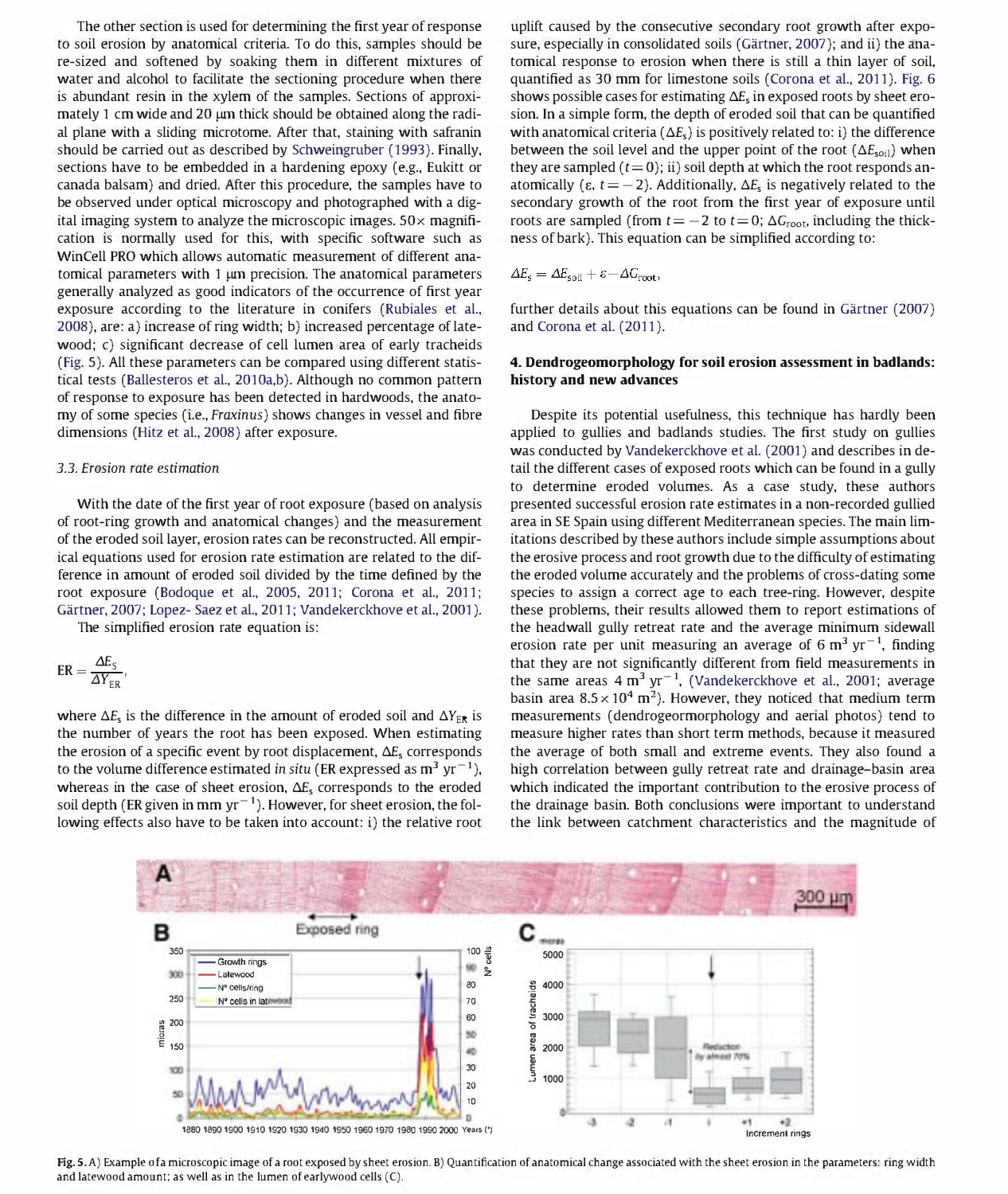

Fig. 6. Temporary recreation of a partial exposure of roots with and without scars abrasion due to sheet erosion in unconsolidated soils. In an initial state ( $t = -3$ ), the root is growing in a normal situation buried. After a process of sheet erosion, the root is buried at a depth  $(\varepsilon, t = -$  situation 2) from which anatomical changes begin to occur. From this point  $(t=-1)$ , the root has secondary grown of  $\Delta G_{\text{root}}$  and the partial exposure is visible. It is possible that the cambial tissue can be damaged. In the situation of sampling ( $t=0$ ), the root is partially exposed associated an eroded soil of  $\Delta E_{\text{tail}}$ . If there was no cambial tissue damage, the root will have experienced an increase in thickness at the top due to secondary growth  $\Delta G_{\rm{test}}$ ; however, if there was cambial tissue damage, the root will not have experienced this increased thickness of the exposed part. For consolidated soils may result in a lifting of the central axis of the root due to lower root growth. This effect can be corrected by matching the lifting value of the secondary growth of the bottom and should be taken into account to estimate soil erosion in these situations.

erosion in southern Spain and represent a major advance in the application of dendrogeomorphological techniques to badlands. Malik (2008) studied gully erosion by mean of floating exposed roots in different points of small gullies in shouthern Poland, he obtained a gully retreat of 0.63 m  $yr^{-1}$ .

Three studies have recently appeared which represent advances in both practical application to unrecorded areas and in methodology. Bodoque et al. (2011) applied tree-ring analysis to exposed roots to determine the sheet erosion rate in a set of slope gullies on the northern piedmont of the Guadarrama Mountains (Spanish Central System). The most significant contribution was to take into account the hydrological response units (HRUs) approach during the sampling stage, so that the erosion rates estimated can be extended to similar gullied areas. In this work it was used anatomical criteria to locate the first year of exposure as well as dendrochronological techniques to properly allocate the year to each ring. In this regard, the uncertainties associated with false or double rings, which appear with high frequency in roots, were minimized using cross-dating techinques. In this same area, erosion pins were surveyed during three hydrological years. During this period an extreme event estimated on 175 years return period occurred. The average sheet erosion rate obtained from erosion pins was 11.9 mm  $yr^{-1}$  (Lucía et al., in press), higher than the average erosion rate estimated with dendrogeomorphology (6.2-8.8 mm/yr, Bodoque et al., 2011). The difference may be due to the fact that the weight of these extreme events are smoothed in longer term estimates, as it happens with dendrogeomorphology, from where average erosion rates are derived. Moreover, the time series used in the dendrogeomorphic assessment was longer than the one recorded from erosion pins. Additionally, it was observed a discrepancy in the response of different anatomical

parameters of earlywood and latewood, related to the season in which sheet erosion is higher, due to the occurrence of storms.

Two additional studies have been carried out in France (Corona et al., 2011; Lopez- Saez et al., 2011). The first is a methodological advance in estimating the soil denuded by sheet erosion in badlands. The second is the first attempt to map soil erosion rates from the combined use of dendrogeomorphologic analysis of exposure roots and high accuracy topographic data derived from LiDAR. To estimate the eroded soil, Corona et al. (2011) established two different hypotheses related to the possibility that root growth after exposure may or may not be affected by the ground. They considered the approach established by Gartner (2007) to estimate the effect of the secondary xylem root growth and demonstrated that anatomical changes due to continuous soil denudation occur 30 mm before the root is exposed. The results they obtained (5.9-6.2 mm/yr) matches with data obtained from denudation measurements performed with marking during nine years. Lopez- Saez et al. (2011) used estimated erosion rates obtained from dendrogeomorphology to produce a linear regression model using slope as an independent variable. This model predicted almost half of the erosion variability and was used to generate a high resolution erosion map for the whole catchment. Their results also agree with the sediment yield measured at the outlet of the catchment.

## 5. Research needs

Research aimed at estimating erosion rates by dendrogeomorphologic techniques has so far focused primarily on determining the first year of exposure. To achieve this, many attempts have been made to study the anatomical changes that occur in wood in response to exposure. To a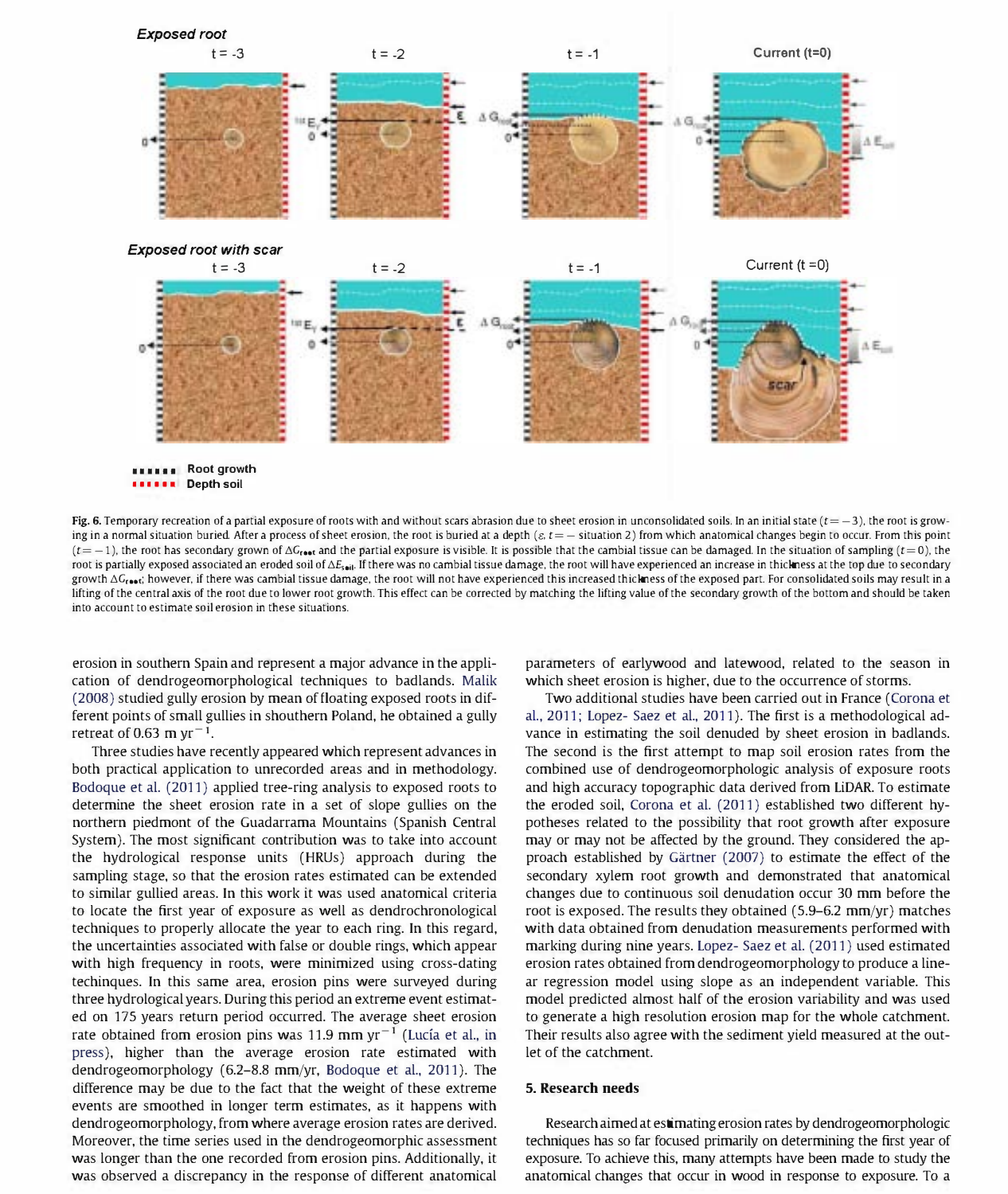lesser extent, work has also been carried out on developing equations that take into account the relative root rise in relation to its axis due to secondary xylem growth (Corona et al., 2011; Gärtner, 2007). One of the parameters used in these equations is the eroded soil measurement, obtained by measuring the exposed root height with a tape measure or hand gauge on both sides of the root (Bodoque et al., 2005). However, as noted by Vandekerckhove et al. (2001) this methodological approach has generated considerable uncertainties in the rates measured for two reasons. First, the height of eroded soil has been measured at points of contact between soil and root However, sheet erosion does not generate a uniform eroded layer. On the contrary, it generates a surface whose microtopography must be known with pinpoint accuracy to obtain the variability in the height of eroded soil parameter. However, large exposed roots appear to protect the soil from erosion (Bodoque et al, 2011; Haubrock et al., 2009), so that the height of bare soil would be lower at the point of contact between the soil and roots than in their immediate environment. As a result, the rates estimated from these roots may be underestimated, as has been interpreted from the negative trend observed between the average erosion rate and the thickness of the root (Bodoque et al., 2011). In the same way, this may happen when trying to estimate the volume eroded during headcut retreat, because it is not certain that it takes place over the entire depth (Vandekerckhove et al., 2001).

To reduce the uncertainty level for eroded soil during sheet erosion estimation and to clarify in relative terms the variability of the soil microtopography, a detailed topographic data acquisition survey should be carried out. In this sense, TlS techniques could be used to verify the degree of validity of the rates measured with the conventional method and to study the differences in height between the root-soil contact and the other surface. Other methods such as three-dimensional scanning of replicas made in situ could be also performed. The replicas obtained in the first attempts to use this technique on exposed roots by sheet erosion, are being made in duplicate dental plaster prior to the dental plaster casting exaduro mixed with water. This material has a very low thermal expansivity and allows replica with highly accurate (E. Baeza and M. Hernández, pers. comm.). The process is completed with 3D scans of the replica using reverse engineering techniques, obtaining x, y, z point clouds with high accuracy.

The highly accurate Digital Elevation Model (DEM) derived from the data aforesaid allows to carry out the analysis of the measures of the heights of eroded soil on various root cross-sections and longitudinal to the direction of advance of erosion. It also allows distance to be obtained from the root axis to the extent of soil erosion, and therefore to prevent the protective effect of the root on soil denudation. TlS is especially useful since it enables a very high precision data acquisition over a wide setting. In addition, this topography technology could also be used to estimate rock and earth fall in the upper part of the gully as well as fill and scour in the collector channels, because the measurement (in the order of  $\sim$ m<sup>3</sup>) can offer accuracy of more than a millimeter. This approach is, in fact, being successfully used by different researchers to monitor spatialtemporal gully dynamics (Lucía et al., in press).

Another point that requires further research is the tree species used to estimate erosion rates. Published studies have mainly used conifer roots for erosion estimations (Bodoque et al., 2005, 2011; Corona et al, 2011; Gartner et al., 2001, Gartner, 2003; Lopez- Saez et al., 2011). Here there is broad consensus on how the roots of these species respond clearly to exposure. In contrast, little or nothing is known about the behaviour of roots of hardwoods (such as oak or dycotiledoneous shrubs) that are widely represented in the Mediterranean geography. Because badlands and gullies are usually found in semi-arid climatic conditions, there is a lack of knowledge about how trees and shrubs growing in this climate respond to erosive processes. Due to unawareness about the formation and periodicity of growth rings in angiosperms, dendrochronological and anatomical wood

studies of the trunk and root, should be increased and supplemented accurately in order to identify the first year of exposure.

Despite these uncertainties, one of the advantages of dendrogeomorphological analysis is that it reports precise estimation retrospectively. Nevertheless, it is a direct estimation method that requires significant investment in human and economic resources and it is in some cases a difficult and time-consuming task, which means that work should be restricted to small study areas that are not always representative of their wider physiographical context. In this case, combining direct measurements of the erosive process with models can help to extend the process characterization to a wider geographical area. In the case of badlands, where erosive processes are considerable complex, the combination of dendrogeomorphology with data obtained from a gauged catchment where sediment yield is measured can help to conclude whether or not water erosion is the dominant erosive process. If so, the use of models such as SWAT (Jeong et al., 2010), after calibration and validation, may be used to estimate sediment emission from water erosion in the whole area where gullies develop, provided that sufficiently homogeneous weather patterns, soils and land use can be assumed. Indeed the use of tree-ring data with hydrometeorological models opens new possibilities of study that should be prospected.

#### 6. Conclusions

The use of tree-ring research to estimate erosion rates in gullies and badland areas has some advantages over other techniques, but also opportunities for new implementations (see Table 1).

As has been widely investigated for years, gully erosion is usually not a linear and continuous process in time, but evolves via cycles of initiation, stabilization and accretion that occurs over decades, often episodically and at varying rates (see Whitford et al., 2010 and the reference within) related to specific events (heavy rainfall or sudden snowmelt) with a marked threshold effect. In this dynamics, other methods, such as terrestrial laser scanning every few years in the same area, only allow average rates to be obtained. Instrumented watersheds and experimental plots are able to collect these random temporary events; however this is also as an overall total measured at a mean collection point, not spatially distributed. Therefore, the study of exposed roots provides information on both average rates and on the dates and intensity of these events.

#### Acknowledgments

This study has been funded by the Research Projects CGL201O-21754-C02-01 and CGL2010-19274 (MAS Dendro-Avenidas) of the Spanish Ministry of Science and Technology and the project IDEA-GESPPNN founded by the Environmental Ministry of Spain. We finally want to remember, affectionately, the memory of Andy Godfrey, who introduced us in the field of dendrogeomorphological analysis of exposed tree roots.

#### References

- Alestalo, J. 1971. Dendrochronological interpretation of geomorphic processes. Fennia 105. 1-140.
- Aloni, R. Aloni, E., Langhans, M., Ullrich, C.I., 2006. Role of cytokinin and auxin in shaping root architecture: regulating vascular differentiation. lateral root initiation. root apical dominance and root gravitropism. Annals of Botany 97. 883-893.
- Antonova, G.F., Stasova, V.V., 1993. Effects of environmental factors on wood formation in Scots pine stems. Trees 7. 214-219.
- Antonova, G.F., Stasova, V.V., 1997. Effects of environmental factors on wood formation in larch (Larix sibirica Ldb.) stems. Trees 11, 462-468.
- Ballesteros, J.A., Stoffel, M., Bodoque, J.M., Bollschweiler, M., Hitz, O., Díez-Herrero, A., 2010a. Changes in wood anatomy in tree rings of *Finus pinaster* Ait. following wounding by flash floods. Tree Ring Research 66 (2). 93-103.
- Ballesteros, J.A., Stoffel, M., Bollschweiler, M., Bodoque, J.M., Díez-Herrero, A., 2010b. Rash-flood impacts cause changes in wood anatomy of Alnus glutinosa. Fraxinus angustifolia and Quercus pyrenaica. Tree Physiology 30 (6). 773-781.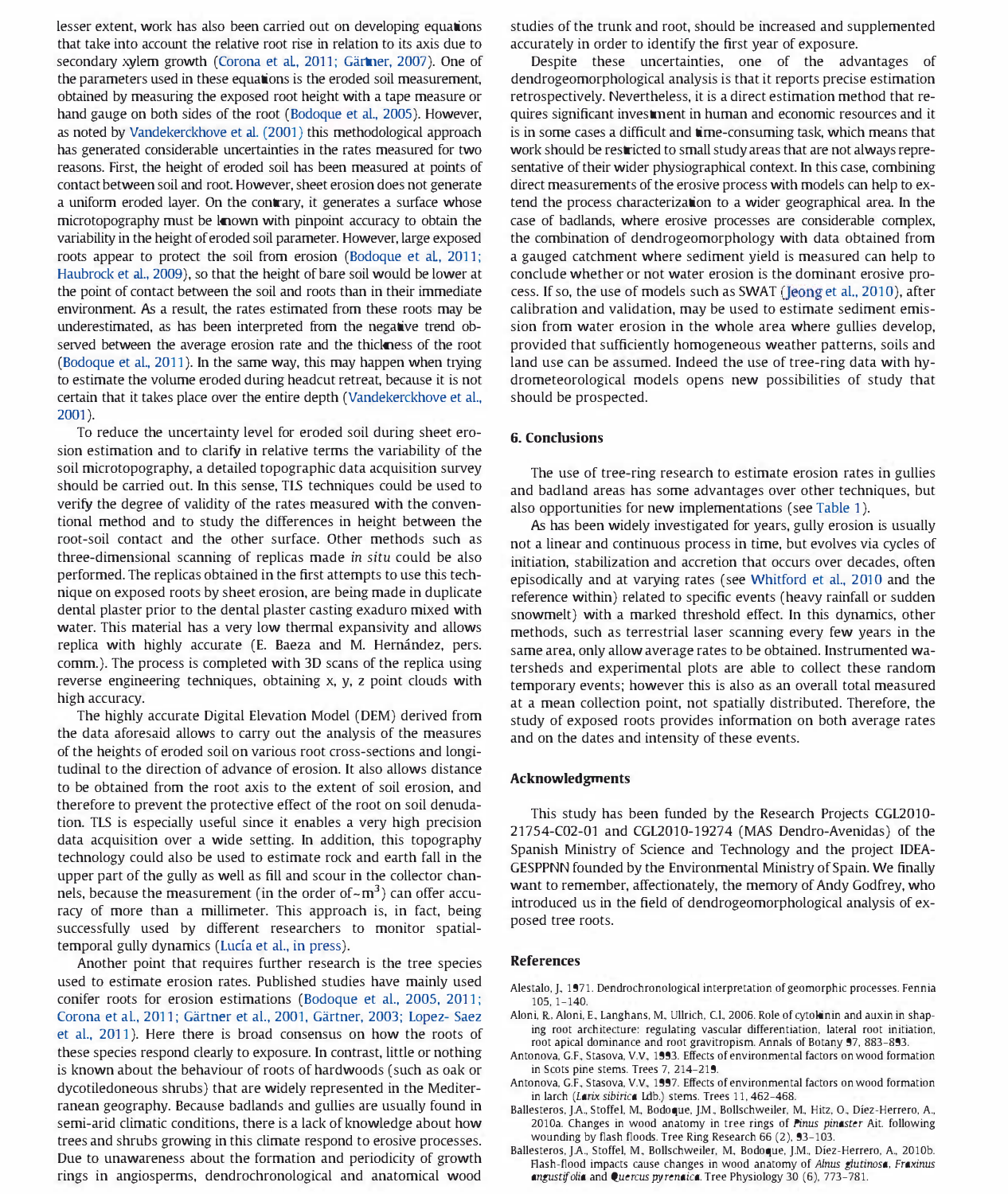- Begin, Y., Langlais, D., Cournoyer, L., 1991. A dendrogeomorphic estimate of shore erosion, upper ST-Lawrance estuary, Quebec. journal of Coastal Research 7, 607-615,
- Bodoque, J,M, Diez-Herrero, A, Martin-Duque, J,E, Rubiales, J,M, Godfrey, A, Pedraza, J., Carrasco, R.M., Sanz, M.A., 2005. Sheet erosion rates determined by using dendrogeomorphological analysis of exposed tree roots: two examples from Central Spain, catena 64, 81-102,
- Bodoque, J.M., Lucía, A., Ballesteros, J.A., Martín-Duque, J.F., Rubiales, J.M., Genova, M., 2011, Measuring medium-term sheet erosion in gullies from trees: a case study using dendrogeomorphological analysis of exposed pine roots in central Iberia, Geomorphology 134, 417-425,
- Bollschweiler, M., 2007. Spatial and temporal occurrence of past debris flows in the Valais Alps - results from tree-ring analysis, PhD. Thesis, Geo-Focus 20, 182 pp.
- Boudreau, S., Payette, S., Morneau, C., Couturier, S., 2003. Recent decline of the George River Caribou herd as revealed by tree-ring analysis, Arctic, Antarctic, and Alpine Research 35 (2), 187-195,
- Badland Geomorphology and Piping. In: Bryan, R., Yair, A. (Eds.), Geo Books, Norwich. 408 pp,
- Burri, K, Graf, E, Boll, A, 2009, Revegetation measures improve soil aggregate stability: a case study of a landslide area in Central Switzerland, Forest Snow and Landscape Research 82 (1), 45-60,
- Butler, J., Goetz, H., Richardson, J.L., 1986. Vegetation and soil landscape relationships in the North-Dakota badlands, The American Midland Naturalist 116, 378-386,
- Campbell, LA, 1997, Badlands and Badland Gullies, In: Thomas, DSG, (Ed,), Arid Zone Geomorphology, Belhaven Press, London, pp, 159-183,
- Carrara, P.E., Carroll, T.R., 1979. The determination of erosion rates from exposed tree roots in the Piceance Basin, Colorado, Earth Surface Processes 4, 307-317,
- Chartier, M.P., Rostagno, C.M., Roig, F.A., 2009. Soil erosion rates in range lands of northeastern Patagonia: a dendrogeomorphological analysis using exposed shrub roots, Geomorphology 106, 344-351,
- Chiarucci, A, De Dominicis, V., Ristori, J., Calzolari, C., 1995. Biancana badland vegetation in relation to morphology and soil in Orcia valley, central Italy, Phytocoenologia 6, 69-87
- Chocrom, M., Laronne, J.B., Alexandrov, Y., 2007. Runoff and sediment supply form small gullied and ungullied basins in a semi-arid grazed environment. In: Casalí, J., Giménez, R. (Eds.), Progress in gully erosion research. Universidad Pública de Navarra, Pamplona, pp, 26-27,
- Corona, C., Saez, J.L., Rovera, G., Stoffel, M., Astrade, L., Berger, F., 2011. High resolution, quantitative reconstruction of erosion rates based on anatomical changes in exposed roots at Draix, Alpes de Haute-Provence  $-$  critical review of existing approaches and independent quality control of results, Geomorphology 125, 433-444,
- Crouch, R.J., 1990. Erosion processes and rates for gullies in granitic soils Bathurst, New South Wales, Australia, Earth Surface Processes and Landforms 15, 169-173,
- Danzer, S.R., 1996. Rates of slope erosion determined from exposed roots of ponderosa pine at Rose Canyon Lake, Arizona. In: Dean, J., Meko, D.M., Sewtnam, T.W. (Eds.), Tree Rings, Environment, and Humanity, Radiocarbon 1996, Proceedings of the International Conference, University of Arizona, Tucson, pp, 671-678.
- De Baets, Poesen, J., 2010. Empirical models for predicting the erosion-reducing effects of plant roots during concentrated flow erosion, Geomorphology 118, 425-432,
- Degens, B.P., Sparling, G.P., Abbott, L.K., 1994. The contribution from hyphae, roots and organic-carbon constituents to the aggregation of a sandy loam under long-term clover-based and grass pastures, European journal of Soil Science 45, 459-468.
- Della Seta, M., Del Monte, M., Fredi, P., Lupia-Palmieri, E., 2007. Gully Erosion in Central Italy: Denudation Rate Estimation and Morphoevolution of calanchi and Biancane Badlands. In: Casalí, J., Giménez, R. (Eds.), Progress in Gully Erosion Research. Universidad Pública de Navarra, Pamplona, pp. 36-37
- den Ouden, J., Sass-Klaassen, U.G.W., Copini, P., 2007. Dendrogeomorphology a new tool to study drift-sand dynamics. Netherlands Journal of Geosciences 86, 355-363.
- Eardley, A.I., Viavant, W., 1967, Rates of denudation as measured by Bristlecone Pines, Special Studies, voL 21, Utah Geological and Mineralogical Survey, Cedar Breaks, Utah,
- Fantucci, R., 2006, Dendrogeomorphological analysis of shore erosion along Bolsena Lake (Central Italy), Dendrochronologia 24, 69-78,
- Fayle, D,EC, 1968. Radial Growth in Tree Roots Distribution, Timing, Anatomy, Faculty of Forestry, University of Toronto, Technical Report No, 9, Toronto,
- Friedman, J.M., Vincent, K.R., Shafroth, P.B., 2005. Dating floodplain sediments using tree-ring response to burial. Earth Surface Processes and Landforms 30 (9), 1077-1091,
- Fritts, H.C., 1976. Tree rings and Climate. Academic Press, New York, NY.
- Gallart, F., Puigdefábregas, J., Del Barrio, G., 1993. Computer simulation of high mountain terracettes as interaction between vegetation growth and sediment movement. Catena 20, 529-542
- Gallart, F., Solé, A., Lázaro, R., Puigdefábregas, J., 2002. Badland systems in the Mediterranean, In: Bull, L, Kirkby, M, (Eds,), Dryland Rivers: Hydrology and Geomorphology of Semiarid Channels. Wiley, London, pp. 299-326.
- Gartner, H., 2003, Holzanatomische Analyse diagnostischer Merkmale einer Freilegungsreaktion in jahrringen von Koniferenwurzeln zur Rekonstruktion geomorphologischer Prozesse, Dissertationes Botanicae 378, 1-118,
- Gärtner, H., 2007. Tree roots methodological review and new development in dating and quantifying erosive processes, Geomorphology 86, 243-251,
- Gartner, H., Fritz, H., Schweingruber, EH., Dikau, R., 2001, Determination of erosion rates by analyzing structural changes in the growth pattern of exposed roots, Dendrochronologia 19, 1-11,
- Giménez, R., Marzolff, L., Campo, M.A., Seeger, M., Ries, J.B., Casalí, J., Álvarez-Mozos, J. 2009, Accuracy of high-resolution photogrammetric measurements of gullies with contrasting morphology, Earth Surface Processes and Landforms34 (14), 1915-1926,
- Godfrey, A, Everitt, B.L, Martin-Duque, J,E, 2008. Episodic sediment delivery and landscape connectivity in the Mancos Shale badlands and Femont River system, Utah, USA Geomorphology 102, 242-251.
- Grissino-Mayer, H.D., 1993. An updated list of species used in tree-ring research. Tree Ring Research 53, 17-43,
- Grissino-Mayer, H.D., 19-10-2011. Welcome to the Ultimate Tree-Ring Web Pages. http://Web ,utkedu/-grissino/.
- Gros, R., Monrozier, L.J., Bartoli, F., Chotte, J.L., Faivre, P., 2004. Relationships between soil physico-chemical properties and microbial activity along a restoration chronosequence of alpine grasslands following ski run construction, Applied Soil Ecology 27, 7-22,
- Guàrdia, R., Gallart, F., Ninota, J.M., 2000. Soil seed bank and seedling dynamics in badlands of the Upper Llobregat basin (Pyrenees), Catena 40, 189-202,
- Guerrero-Campo, J., 1998. Patrones de la vegetación y atributos morfo-funcionales de los terrenos erosionados de la Depresión del Ebro y del Prepirineo. Tesis Doctoral. Universidad de Barcelona,
- Haubrock, S.N., Kuhnert, M., Chabrillat, S., Guntner, A., Kaufmann, H., 2009. Spatiotemporal variations of soil surface roughness from in-situ laser scanning, Catena 79, 128-139,
- Hitz, O.M., Gärtner, H., Heinrich, L. Monbaron, M., 2008. Application of ash (Fraxinus excelsior L) roots to determine erosion rates in mountain torrents, catena 72, 248-258.
- Holmes, R.L, 1983, Computer-assisted quality control in tree-ring dating and measurement. Tree Ring Research 43, 69-75.
- Hupp, C.R., Carey, W.P., 1990. Dendrogeomorphic approach to estimating slope retreat, Maxey Fiats, Kentucky, Geology 18, 658-661,
- Jeong, J., Kannan, N., Arnold, J., Gosselink, L., Srinivasan, R., 2010. Development and integration of sub-hourly rainfall-runoff modeling capability within a watershed model. Water Resources Management 24, 4505-4527,
- Kasanin-Grubin, M., Bryan, R., 2004. Lithological properties and weathering response on badland hillslopes, Catena 70, 68-78.
- Kent, M., Owen, N.W., Dale, P., Newnham, R.M., Giles, T.M., 2001. Studies of vegetation burial: a focus for biogeography and biogeomorphology? Progress in Physical Geography 25, 455-482,
- Koizumi, A.N., Oonuma, Y., Sasaki, Takahashi, K., 2007. Difference in uprooting resistance among coniferous species planted in soils of volcanic origin, journal of Forest Research 12, 237-242,
- La Marche, V.c, 1963, Origin and geologic significance of buttress roots of bristlecone pines, White Mountains, California. U.S. Geological Survey Professional Paper 475-C, C149-C150,
- La Marche, V.C, 1968, Rates of slope degradation as determined from botanical evidence, White Mountains, California. U.S. Geological Survey Professional Paper 352- I, 341-377,
- Larsson, L.A., 2003. CDendro Cybis Dendro Dating Program. Cybis Elektronik & Data AB, Saltsjobaden, Sweden,
- Latrón, J., Gallart, F., 1995. Hydrological Response of Two Nested Small Mediterranean Basins Presenting Various Degradation States, Physics and Chemistry of the Earth 20 (3-4), 369-374,
- Lopez-Saez,J., Corona, C., Stoffel, M., Rovéra, G., Astrade, L., Berger, F., 2011. Mapping of erosion rates in marly badlands based on anatomical changes in exposed roots and LiDAR data, Earth Surface Processes and Landforms 36, 1162-1171,
- Lucía, A., Laronne, J.B., Martín-Duque, J.F., in press. Geodynamic processes on sandy slope gullies in central Spain - field observations, methods and measurements in a singular system, Geodinamica Acta,
- Malik, L, 2008. Dating of small gully formation and establishing erosion rates in old gullies under forest by means of anatomical changes in exposed tree roots (Southern Poland), Geomorphology 93, 421-436,
- Malik, L, Matyja, M., 2008. Bank erosion history of a mountain stream determined by means of anatomical changes in exposed tree roots over the last 100 years (Bílá Opava River - Czech Republic). Geomorphology 98, 126-142
- Malik, L, Owczarek, P., 2009. Dendrochronological records of debris flow and avalanche in a mid-mountain forest zone (Eastern Sudetes-Central Europe), Geochronometria34, 57-66,
- Marín, C., Desir, G., 2008. Procesos de formación de coladas de barro en Bardenas Reales (Navarra, España). In: Benavente, J., García, F.J. (Eds.), Trabajos de geomorfología en España 2006-2008. SEG, Cádiz, pp. 93-96.
- Martínez-Casasnovas, J.A., Ramos, M.C., García-Hernández, D., 2009. Effects of land-use changes in vegetation cover and sidewall erosion in a gully head of the Penedes region (northeast Spain). Earth Surface Processes and Landforms 34 (14), 1927-1937.
- Mathys, N., Klotz, S., Esteves, M., Descroix, L., Lapetite, J.M., 2005. Runoff and erosion in the Black Marls of the French Alps: observations and measurements at the plot scale, catena 63, 261-281,
- McAuliffe, J.R., Scuderi, L.A., McFadden, L.D., 2006. Tree-ring record of hillslope erosion and valley floor dynamics: landscape responses to climate variation during the last 400yr in the Colorado Plateau, northeastern Arizona, Global and Planetary Change 50, 184-201,
- Nadal-Romero, E., Latrón, J., Martí-Bono, Regües, D., 2008a. Temporal distribution of suspended sediment transport in a humid Mediterranean badland area: the Araguás catchment, Central Pyrenees. Geomorphology 97, 601-616
- Nadal-Romero, E., Regües, D., Latrón, J., 2008b. Relationships among rainfall, runoff, and suspended sediment in a small catchment with badlands, catena 74, 127-136,
- Nadal-Romero, E., Martínez-Murillo, J.F., Venmaaercke, M., Poesen, J., 2011. Scaledependency of sediment yield from badland areas in Mediterranean environments. Progress in Physical Geography 35 (3), 297-332,
- Nilaweera, N.S., Nutalaya, P., 1999. Role of tree roots in slope stabilisation. Bulletin of Engineering Geology and the Environment 57, 337-342,